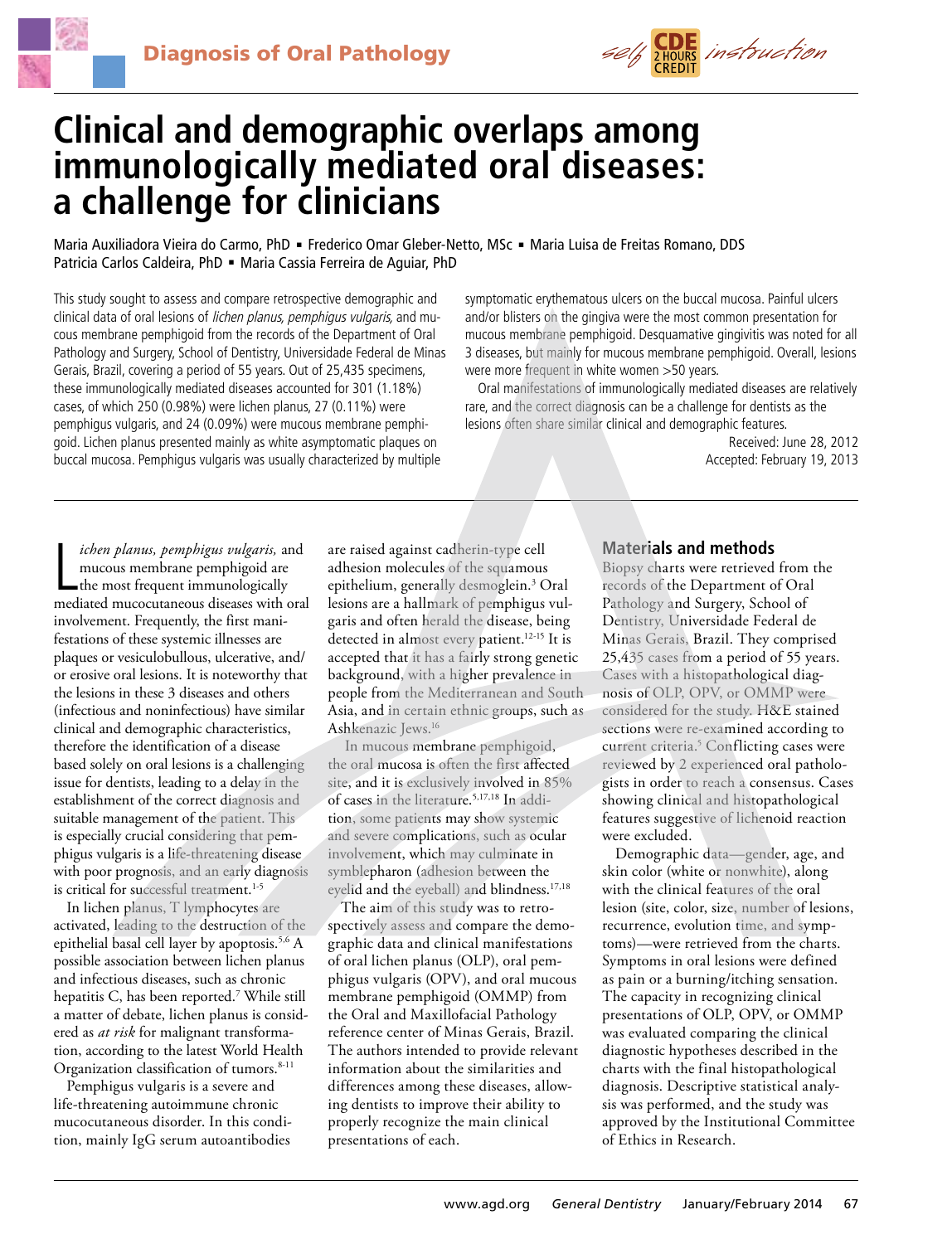| Table. Demographic and clinical data in number (%) regarding oral lesions of lichen planus (OLP), pemphigus vulgaris (OPV), |
|-----------------------------------------------------------------------------------------------------------------------------|
| and mucous membrane pemphigoid (OMMP).                                                                                      |

|                      | <b>OLP</b><br>250 (83.1) | <b>OPV</b><br>27(8.9) | <b>OMMP</b><br>24(8.0) | <b>Total</b><br>301 (100) |                                       | <b>OLP</b><br>250(83.1) | <b>OPV</b><br>27(8.9) | <b>OMMP</b><br>24(8.0) | <b>Total</b><br>301 (100) |  |
|----------------------|--------------------------|-----------------------|------------------------|---------------------------|---------------------------------------|-------------------------|-----------------------|------------------------|---------------------------|--|
| Gender               |                          |                       |                        |                           | <b>Oral presentation</b>              |                         |                       |                        |                           |  |
| Female               | 156(62.4)                | 19(70.4)              | 16(66.7)               | 191(63.5)                 | Plaque                                | 157(62.8)               | 2(7.4)                | 3(12.5)                | 162(53.8)                 |  |
| Male                 | 93(37.2)                 | 8(29.6)               | 8(33.3)                | 109(36.2)                 | <b>Ulcer</b>                          | 37(14.8)                | 16(59.2)              | 11(45.8)               | 64(21.3)                  |  |
| <b>NA</b>            | 1(0.4)                   | $\overline{0}$        | $\mathsf{0}$           | 1(0.3)                    | Macule                                | 25(10.0)                | $\mathbf 0$           | 4(16.6)                | 29(9.6)                   |  |
| Age (years)          |                          |                       |                        |                           | Papule                                | 5(2.0)                  | 1(3.7)                | $\overline{0}$         | 6(2.0)                    |  |
| $10-19$              | 7(2.8)                   | $\overline{0}$        | $\mathbf{0}$           | 7(2.3)                    | <b>Blister</b>                        | 1(0.4)                  | 8(29.6)               | 11(45.8)               | 20(6.7)                   |  |
| $20 - 29$            | 23(9.2)                  | 2(7.4)                | 4(16.6)                | 29(9.6)                   | Tumor                                 | 1(0.4)                  | $\mathsf{0}$          | $\mathbf 0$            | 1(0.3)                    |  |
| 30-39                | 56(22.4)                 | 7(25.9)               | 3(12.5)                | 66(21.9)                  | <b>NA</b>                             | 35(14.0)                | 5(18.5)               | 1(4.2)                 | 41(13.6)                  |  |
| $40 - 49$            | 63(25.2)                 | 7(25.9)               | 3(12.5)                | 73(24.3)                  | Desquamative gingivitis               |                         |                       |                        |                           |  |
| $50 - 59$            | 50(20.0)                 | 6(22.2)               | 5(20.8)                | 61(20.3)                  | Yes                                   | 13(5.2)                 | 4(14.8)               | 5(20.8)                | 22(7.3)                   |  |
| 60-69                | 25(10.0)                 | 4(14.8)               | 5(20.8)                | 34(11.3)                  | <b>No</b>                             | $\overline{0}$          | $\overline{0}$        | $\overline{0}$         | $\mathbf{0}$              |  |
| 70-79                | 8(3.2)                   | $\overline{0}$        | 3(12.5)                | 11(3.7)                   | <b>NA</b>                             | 237(94.8)               | 23(85.2)              | 19(79.1)               | 279(92.7)                 |  |
| 80-89                | 1(0.4)                   | $\overline{0}$        | $\overline{0}$         | 1(0.3)                    | Symptomatic                           |                         |                       |                        |                           |  |
| <b>NA</b>            | 17(6.8)                  | 1(3.7)                | 1(4.2)                 | 19(6.3)                   | Yes                                   | 37(14.8)                | 21(77.7)              | 16(66.7)               | 74(24.6)                  |  |
| Skin color           |                          |                       |                        |                           | <b>No</b>                             | 172(68.8)               | $\mathbf 0$           | 5(20.8)                | 177(58.8)                 |  |
| White                | 109(43.6)                | 12(44.4)              | 12(50.0)               | 133(44.2)                 | <b>NA</b>                             | 41(16.4)                | 6(22.3)               | 3(12.5)                | 50(16.6)                  |  |
| Nonwhite             | 127(50.8)                | 14(51.8)              | 11(45.8)               | 152(50.5)                 | <b>Lesion color</b>                   |                         |                       |                        |                           |  |
| <b>NA</b>            | 14(5.6)                  | 1(3.7)                | 1(4.2)                 | 16(5.3)                   | Whitish                               | 161(64.4)               | 1(3.7)                | 2(8.3)                 | 164(54.5)                 |  |
| Site                 |                          |                       |                        |                           | Erythematous                          | 13(5.2)                 | 16(59.2)              | 13(54.2)               | 42(14.0)                  |  |
| <b>Buccal mucosa</b> | 183(73.2)                | 18(66.6)              | 5(20.8)                | 206(68.4)                 | Whitish and                           | 45(18.0)                | $\mathbf 0$           | 4(16.7)                | 49(16.3)                  |  |
| Tongue               | 60(24.0)                 | 8(29.6)               | $\mathbf{0}$           | 68(22.6)                  | erythematous                          |                         |                       |                        |                           |  |
| Gingiva              | 31(12.4)                 | 6(22.2)               | 13(54.1)               | 50(16.6)                  | Pink                                  | 3(1.2)                  | 1(3.7)                | 2(8.3)                 | 6(2.0)                    |  |
| Lips                 | 17(6.8)                  | 8(29.6)               | 2(8.3)                 | 27(9.0)                   | <b>Blackened</b>                      | 7(2.8)                  | $\overline{0}$        | $\mathbf 0$            | 7(2.3)                    |  |
| Retromolar area      | 12(4.8)                  | 4(14.8)               | $\mathbf{0}$           | 16(5.3)                   | Purple                                | $\mathbf 0$             | 1(3.7)                | $\mathbf 0$            | 1(0.3)                    |  |
| Alveolar mucosa      | 10(4.0)                  | 3(11.1)               | 3(12.5)                | 16(5.3)                   | <b>NA</b>                             | 21(8.4)                 | 8(29.6)               | 3(12.5)                | 32(10.6)                  |  |
| Vestibular mucosa    | 7(2.8)                   | 2(7.4)                | 1(4.1)                 | 10(3.3)                   | Abbreviation: NA, data not available. |                         |                       |                        |                           |  |
| <b>NA</b>            | 4(1.6)                   | 1(3.7)                | 3(12.5)                | 8(2.7)                    |                                       |                         |                       |                        |                           |  |

# **Results**

Autoimmune diseases accounted for 301 (1.18%) of the total (25,435) cases: OLP 250 (0.98%), OPV 27 (0.11%), and OMMP 24 (0.09%). Considering only the 301 autoimmune disease cases, 83.1% of the cases were OLP, 8.9% were OPV, and 8.0% were OMMP. Demographic and clinical data are summarized in the Table.

# *Oral lichen planus*

Histopathological analysis of OLP revealed a squamous epithelium with para- or

orthokeratinization, showing a typical degeneration of the basal layer, along with exocytosis. Immediately subjacent to the epithelium was a dense, band-like inflammatory infiltrate, composed predominantly of lymphocytes. Saw-toothed rete ridges and colloid (civatte) bodies could be seen in some cases (Fig. 1). The patients' age range was 16 to 81, with the highest prevalence between 40 and 60, and a mean age of 49.6. OLP affected mainly white women, with a female:male ratio of 1.68:1.<sup>1</sup>

Of the 250 cases diagnosed with OLP, the most affected site was the buccal mucosa, followed by the tongue and gingiva. Multiple lesions were noticed in 117 (46.8%) cases. Lesions were described as plaques in 157 (62.8%) cases, with a whitish color in 161 (64.4%) cases. Wickham striae (white or gray lines or dots often seen on the top of the papular rash and oral mucosal lesions in OLP) and desquamative (red, shredding, and/or ulcerative) gingivitis (DG) were reported in 36 (14.4%) and 13 (5.2%)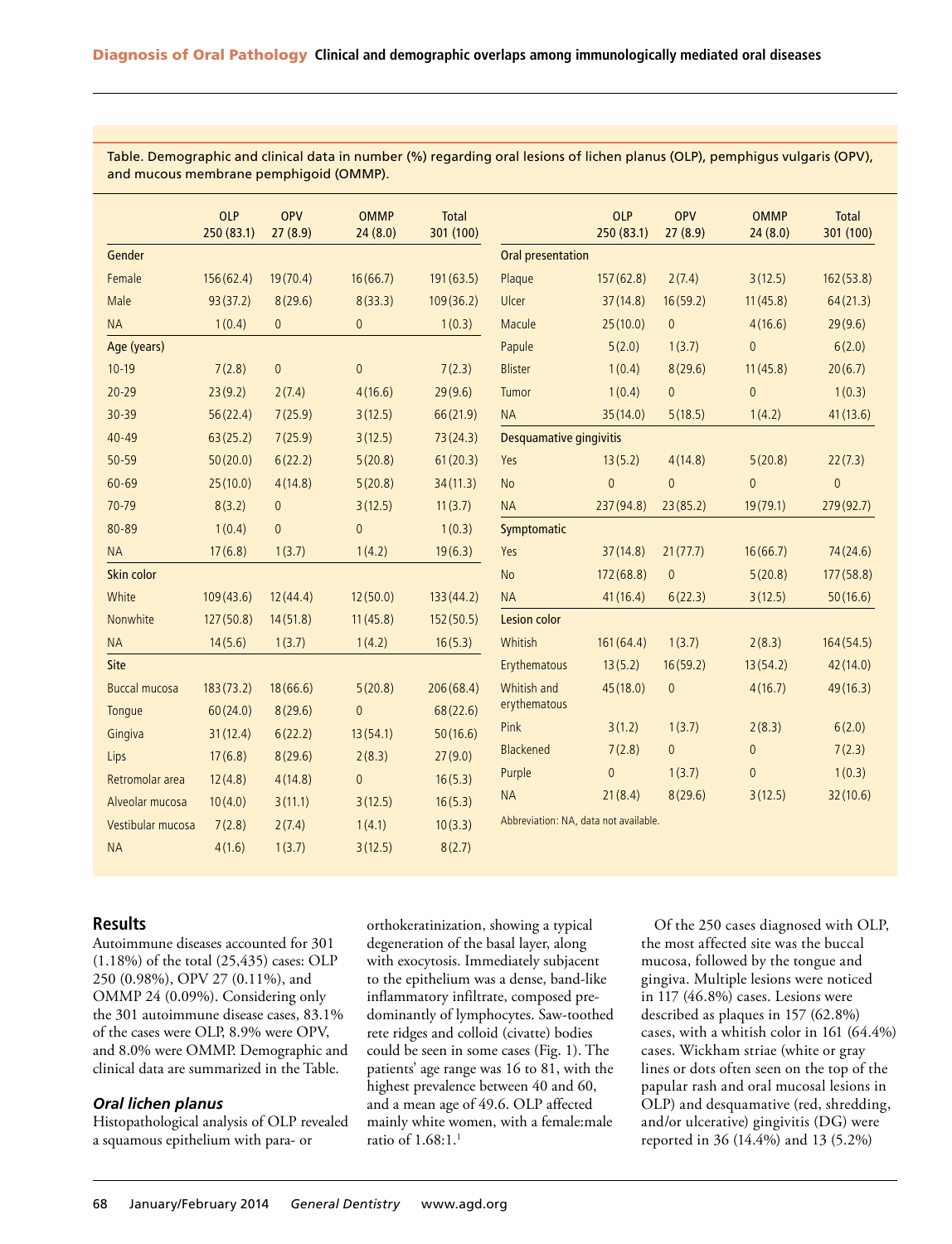cases, respectively. In 26 (10.4%) cases, more than 1 clinical presentation was described simultaneously. For the 104 (41.6%) cases in which information about the size of the lesion was available, 56 (53.8%) of the lesions measured ≥10 mm, while 48 (46.1%) cases had lesions <10 mm. The presence of extraoral lesions was noticed in 11 patients, mainly in the face and upper limbs. In 125 (50%) of the 250 OLP cases, the evolution time was  $\leq 1$  year, and 42 (16.8%) were  $>1$  year. In 83 (33.2%) cases, this information was unknown. Primary manifestations (76%) were more common than recurrences (12%). Symptoms were reported in 37 (14.8%) cases, and ulcerations were described in 37 (14.8%) patients.

OLP was the first clinical diagnostic hypothesis in 213 (85.2%) cases, while in 37 (14.8%) cases, this possibility was not considered by the specialists. In 58 (23.2%) cases, leukoplakia and hyperkeratosis were also mentioned as differential diagnoses. In 221 (88.4%) cases, the patient was referred by a general dentist or physician without any clinical diagnostic hypothesis.

# *Oral pemphigus vulgaris*

Histopathological features of perilesional biopsy specimens of OPV showed a characteristic intraepithelial suprabasilar clefting with acantholytic (Tzanck) cells, which tended to present a round shape. The basal layer cells remained adherent to the underlying basement membrane zone, and a mild to moderate chronic inflammatory infiltrate was usually seen in the connective tissue (Fig. 2). The patients' age range was 23 to 64, with the highest prevalence between 40 and 60, and a mean age of 44.8. White women were the most affected, with a female:male ratio of 2.38:1.

Of the 27 cases diagnosed with OPV, lesions were found mainly in the buccal mucosa, with DG reported in 4 (14.8%) cases. In 16 (59.2%) cases, dentists reported multiple lesions. However, in 11 (40.7%) cases, this information was unavailable. The most common clinical presentation was of an erythematous (red, swollen) ulcer. For the 11 (40.7%) cases in which information about the size of the lesion was available, 6 (54.5%) lesions were >10 mm in diameter, while 5 (45.5%) were ≤10 mm. The presence



Fig. 1. Oral lichen planus. Left. The typical degeneration of the basal layer along with exocytosis and a dense band-like subepithelial lymphocytic inflammatory infiltrate (H&E, magnification 200X). Right. Civatte bodies (H&E, magnification 400X).



Fig. 2. Oral pemphigus vulgaris. Left. The intraepithelial suprabasilar cleft. Basal layer cells remain adherent to the underlying basement membrane zone (H&E, magnification 400X). Right. Acantholytic (Tzanck) cells in the cleft (H&E, magnification 1000X).

of a positive *Nikolsky's sign* (a "slipping away" of the skin; a common lesion in OPV) was observed in 3 (11.1%) cases. Extraoral manifestations could be seen in 9 cases: 3 (11.1%) each in the face, upper limbs, and genitals.

In 20 cases (74.0%), patients presented for treatment ≤6 months after the first symptoms appeared, and 2 cases (7.4%) presented >6 months. This information was missing in 5 (18.5%) charts. Primary lesions were more prevalent (88.9%) than recurrent ones (3.7%), with data unavailable in 7.4% of the cases. Symptoms were present in 21 (77.7%) cases.

Among the clinical diagnostic hypotheses, OPV was considered in 22 (81.5%) cases; neither OPV nor other immunologically-mediated diseases were diagnosed in 3 cases (11.1%). In 21 (77.8%) cases, neither the physician nor the general dentist who referred the patient made a diagnostic hypothesis.

# *Oral mucous membrane pemphigoid*

Microscopic evaluation of a perilesional biopsy revealed a detachment of the epithelium from the lamina propria at the basement membrane, giving rise to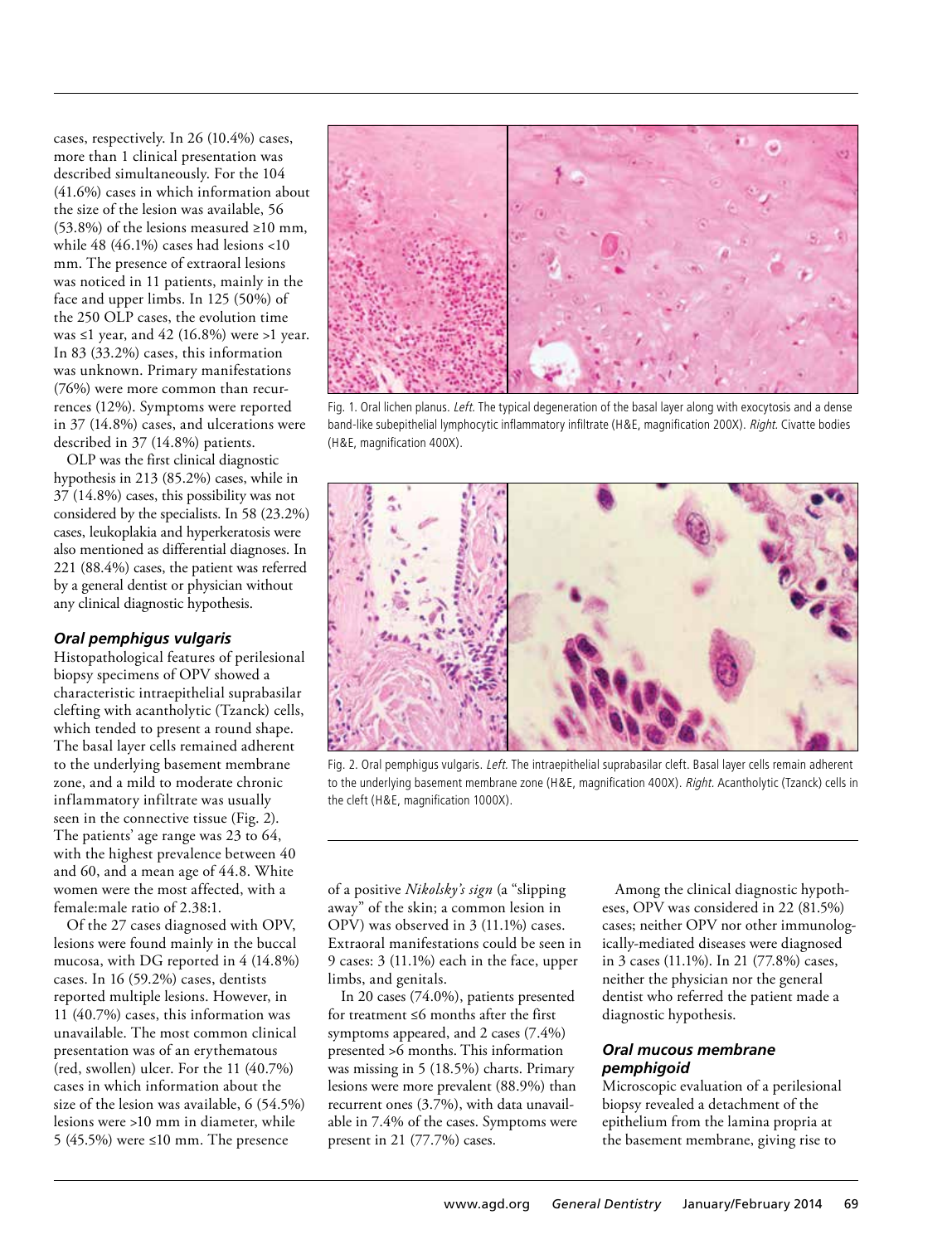

Fig. 3. Oral mucous membrane pemphigoid. Left. Perilesional biopsy showing a junctional separation of the basement membrane from the connective tissue (H&E, magnification 200X). Right. Closer view of the subepithelial split (H&E, magnification 400X).

a sub-basilar split, without acantholysis. A predominantly chronic inflammatory infiltrate could be observed in the connective tissue in all cases (Fig. 3). The patients' age range was 20 to 76, with a homogeneous distribution between 30 and 76 and a mean age of 49.9. Most cases of OMMP affected white women, with a female:male ratio of 2:1.

Of the 24 cases diagnosed with OMMP, gingival mucosa was involved in the majority of patients, with DG in 5 (20.8%) cases. Multiple lesions were observed in 13 (54.1%) cases, while single lesions were noticed in 11 (45.8%) patients. Ulcers and blisters were the main clinical manifestation, displaying erythematous (abnormal redness) in 13 (54.2%) cases. For the 5 (20.8%) cases in which information about the size of the lesion was available, lesions measured ≤10 mm in diameter.

Neither a Nikolsky's sign nor an extraoral involvement was reported in the OMMP cases. Search for treatment took place approximately 6 months after the beginning of the symptoms in 10 (41.6%) cases and <6 months in 8 (33.3%) cases. Data were not available in 6 (25%) charts. Manifestations were primary in 10 (41.6%) cases and recurrent in the other 10 (41.6%) cases. The data from the remaining 4 (16.7%) cases could not be assessed. Of the 16 (66.7%) cases with available information, all were symptomatic lesions.

At clinical evaluation, the hypothesis of OMMP was considered in 16 (66.7%) cases, while in 7 (29.1%) cases, this diagnosis was not considered. In 4 cases (16.6%), all 3 diseases (OLP, OPV, OMMP) were considered. In 19 (79.2%) cases, the physician or general dentist who referred the patient was not able to make a diagnosis.

#### **Discussion**

Immune-mediated mucocutaneous disease may present oral involvement, in which a pathological process promotes the loss of epithelial integrity. The primary etiology of these conditions is not fully understood, although the cellular and/or humoral immune responses are thought to play a central role. Such immune responses are directed against epithelial or connective tissue, in a chronic and recurrent pattern.3,16,18,19 In the current study, we evaluated the 3 most frequent immunologically mediated diseases with oral manifestations: OLP, OPV, and OMMP.

Taken together, OLP, OPV, and OMMP accounted for 1.18% of all the assessed records in this study, and this prevalence is in accordance with other authors.<sup>20,21</sup> However, as our sample only included biopsy specimens, we believe that our results may be underestimated. This point has to be emphasized, as patients may not be aware of the presence of these diseases, such as the asymptomatic lesions of OLP.22 It is also of note

that in this study, OPV lesions were more frequent than OMMP ones, in contrast with the current literature.<sup>16,21</sup> However, in our study, the OPV female:male ratio was 2.38:1, in accordance with the literature regarding the gender predilection in OPV.5,14 These findings have to be analyzed with caution, based on our relatively small sample. Additionally, patients with mucous membrane pemphigoid may not show an oral involvement.

In the present study, the most common description of OLP was white plaques on the buccal mucosa of white women >50 years of age. OPV usually appeared as multiple symptomatic erythematous ulcers on the buccal mucosa of white women >45 years of age. The general description for OMMP was painful ulcers and/or blisters on the gingiva of white women >50 years of age. These descriptions show that similarities among the demographic data of patients with OLP, OPV, and OMMP are often observed. Considering the prevalence of immune-mediated diseases in the general population, when seeing a patient with a probable oral immune-mediated lesion, a dentist can reasonably consider OLP first, followed by OMMP, then OPV. The careful evaluation of the lesion's presentation is pivotal to presume the correct clinical diagnosis. It also must be considered that the "classic" characteristics of each disease are not always observed in every patient. This is the reason the differential diagnosis may pose a clinical challenge.

Concerning the epidemiological features found in the present study, the higher prevalence of lesions in white patients must be interpreted with caution, as the study population exhibited a great race miscegenation.23 The observed predilection for females has been extensively reported in the literature for OLP and OMMP, with Scully & Challacombe and Alkan et al reporting female:male ratios of 1.75:1 and 2:1, respectively.<sup>18,24-27</sup>

The mean age of onset of the 3 diseases were quite similar, so we can expect to see most patients at >50 years.<sup>5,12,13,25,28-30</sup> OLP seems to have an earlier onset in males, with little or no clinical significance, as proposed by other authors.19,20 The study revealed that OLP affected a wider age range than OPV and OMMP. Immunemediated diseases are relatively rare in childhood, however, the wide age distribution of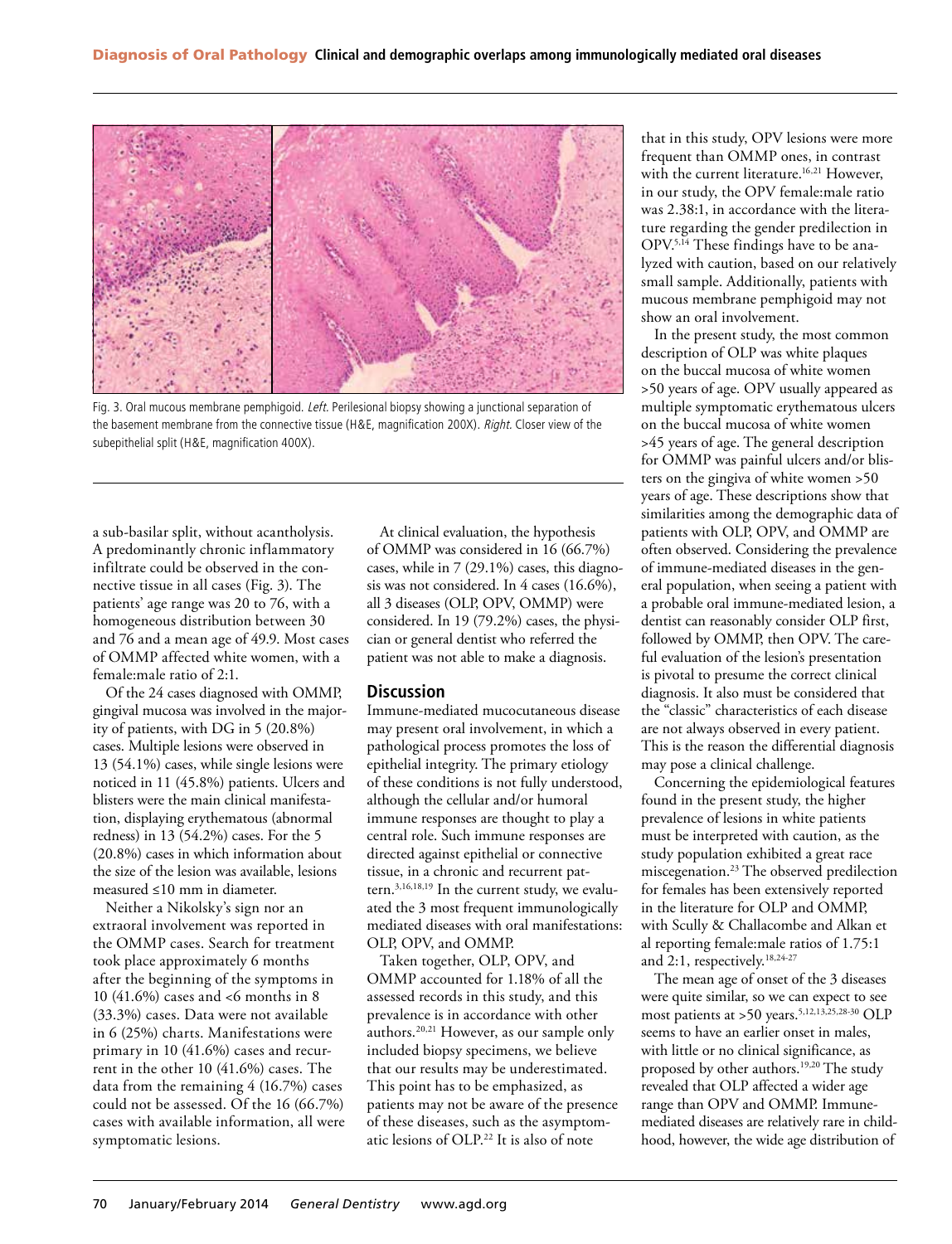OLP, OPV, and OMMP allows for the possibility of seeing an oral immune-mediated lesion in patients at any age.<sup>21,27</sup> Health care professionals should be aware of these diseases and perform a careful examination of the patients' oral mucosa.

The most affected site of OLP and OPV was the buccal mucosa, while OMMP lesions occurred mainly in the gingiva. Indeed, DG is more prevalent in OMMP, although it is also reported in OLP and OPV. This supports the idea that when a patient presents only gingival involvement, while OMMP may be the first consideration, OLP and OPV have to be included as possibilities.<sup>17,18,25,31-34</sup> Some authors have stated that OLP is the main cause of DG.35,36

DG usually results from a pathological process that causes detachment or erosion of the epithelium from the underlying connective tissue of the oral mucosa. DG may be a clinical manifestation of several mucocutaneous diseases, most commonly OLP, OPV, and OMMD.<sup>36</sup> This is in accordance with our study, in which this feature was described for all the evaluated diseases. The correct diagnosis of the underlying disease in patients with DG requires careful clinical observation, detailed medical history, and histopathological examination of the lesions. In addition, other exams may be necessary, such as direct and indirect immunofluorescence.34,36,37 Inflammatory periodontal disorders are the most common causes of alterations in gingival tissue. Nevertheless, when gingival diseases are nonresponsive to classic periodontal therapy, the diagnostic hypothesis of an immune-mediated disease must be considered.

The lesion itself appears quite commonly as white plaques in OLP, while ulcers were frequently seen in OPV and OMMP. The most common and easily recognized presentation of OLP comprises white reticular lesions, which helps distinguish OLP from OPV and OMMP.<sup>9</sup> Other lesions can mimic OLP, so it is important that all lesions with a clinical suspicion of OLP undergo a biopsy and histopathological examination, even those cases with the classic clinical presentation of OLP (bilateral white striae in buccal mucosa). Some erosive forms of OLP may be clinically misdiagnosed as other immune-mediated conditions.<sup>9</sup>

The presence of a blister may suggest OMMP rather than OPV. The subepithelial nature of OMMP blistering produces a thicker, longer lasting, and more welldefined lesion than those found with OPV, which may help in the proper diagnosis.<sup>5</sup>

Multiple lesions occur at similar rates (>50%) in OLP, OPV, and OMMP patients, showing the importance of carefully screening the oral mucosa of these patients at every appointment in order to provide the best clinical assistance and treatment.25,30,38 According to the results of this study, the size of the lesion does not seem to be important for diagnosis.

Symptomatic lesions could be observed in these 3 diseases, although much less in OLP than in OPV and OMMP. Since the most common presentation of OLP does not include symptomatic lesions, the management of the patient may include only a strict follow-up.10 Moreover, patients with OPV and OMMP may look for dental or medical assistance earlier, due to the presence of painful lesions. It is important to mention that 14.8% of OLP lesions were symptomatic as well, and the authors believe that this finding is probably related to the erosive forms of the disease.

The presence of a positive Nikolsky's sign may be helpful for diagnosis.39 As extraoral involvement was reported in this study for OLP and OPV, dentists may investigate this possibility within their patients. Coexisting cutaneous and oral lesions of pemphigus vulgaris were reported in 9 (33.3%) cases, supporting the current literature, which states that in the majority of these patients, oral lesions can be the first manifestation of this life-threatening illness, likely preceding cutaneous lesions by months.15,25 An investigation of extraoral involvement is warranted for the diagnosis and correct management of the patient, who may need a multidisciplinary approach.

A high index of agreement was observed between clinical hypotheses suggested by the specialists and the histopathological diagnoses. For OLP and OPV, matching results were found in 88.4% and 88% of the cases, respectively. For OMMP, this index was 69.5%. This difference is probably due to the high prevalence of DG in OMMP, in spite of its nonspecific nature for any immune-mediated disease.

In some cases, non-autoimmune diseases were considered in the clinical diagnosis, especially among OLP cases (23.2%), in which leukoplakia and hyperkeratosis were common and reasonable hypotheses. The high accuracy reported herein may reflect a bias, as the majority of the patients were from the authors' own university department, although most of these patients were referred by physicians and general dentists without any diagnostic hypotheses. This fact reflects the inability of some physicians and general dentists to recognize the main clinical features of these immunemediated disorders.

# **Conclusion**

With the results of this study, it can be assumed that immune-mediated diseases with oral manifestations are relatively rare among oral lesions. To the authors' knowledge, the present study comprises the largest retrospective assessment of oral immunologically mediated diseases, in which data regarding the 3 diseases were retrieved and analyzed altogether. As those lesions can often present similar clinical features and demographic data, their precise recognition can be a challenge for dentists. A correct and early diagnosis is of paramount importance for a proper therapeutic decision and appropriate approach to the patient's treatment. For this matter, despite the emergence of new, promising drugs in the market, immunosuppressives (mainly corticosteroids) are still the mainstay of treatment, and their harmful side effects have to be seriously considered.<sup>10,40</sup>

Taking into account the relative low prevalence of oral manifestations of immune-mediated diseases, large epidemiological studies regarding these conditions are clearly needed. Moreover, to fill in patients' charts properly is essential to prevent research bias related to missing data and to provide more reliable information on this issue.

# **Author information**

Drs. Carmo and Aguiar are professors, Department of Oral Pathology and Surgery, School of Dentistry, Universidade Federal de Minas Gerais, Brazil, where Drs. Romano and Gleber-Netto are researchers, and Dr. Caldeira is a postdoctoral student.